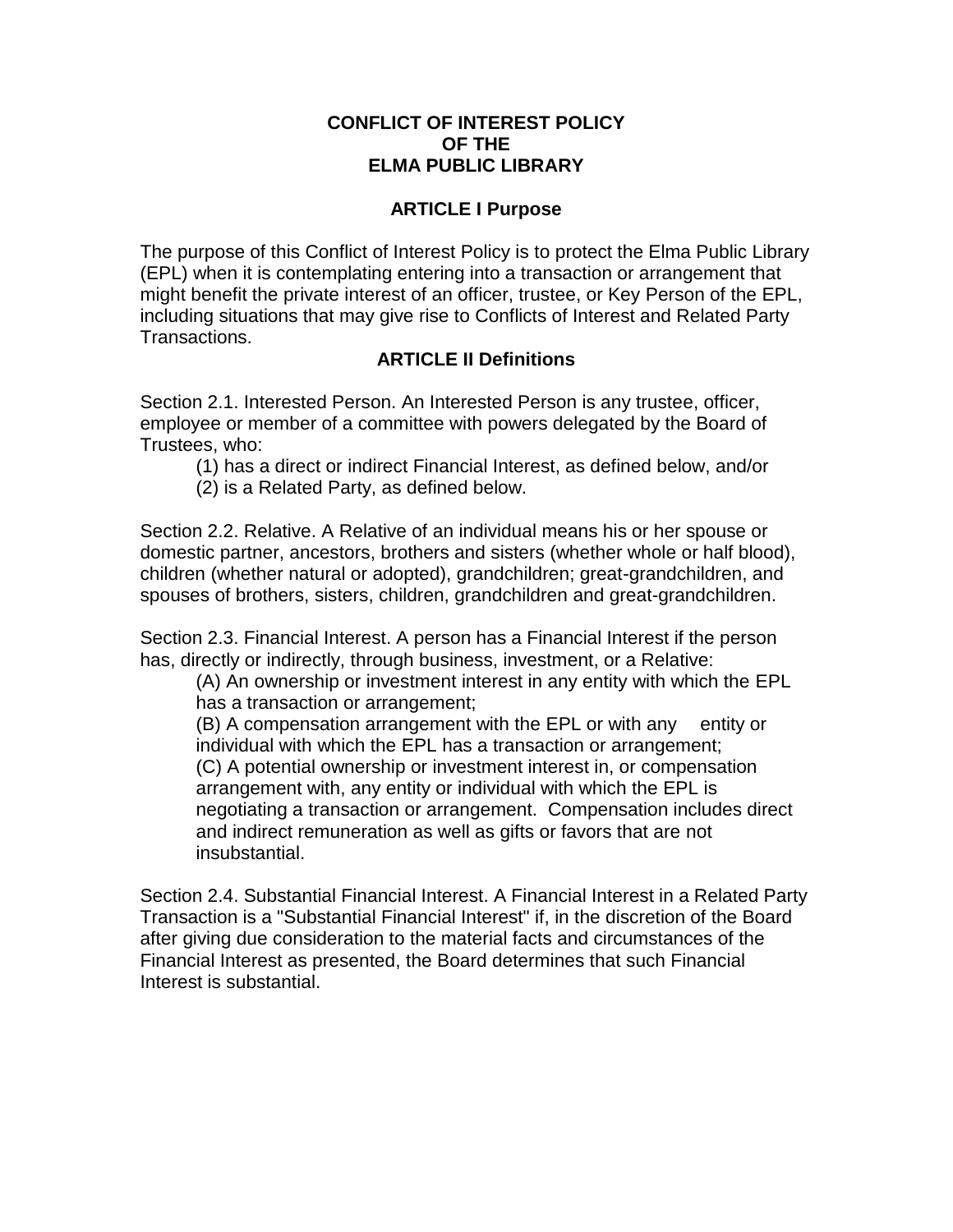Section 2.5. Related Party. A Related Party includes:

(A) any trustee, officer or Key Person of the EPL or any Affiliate of the EPL;

(B) any Relative of any trustee, officer or Key Person of the EPL or any Affiliate of the (EPL); or

(C) any entity in which any individual described in clauses (A) and (B) of this section has a thirty-five percent or greater ownership or beneficial interest or, in the case of a partnership or professional corporation, a direct or indirect ownership interest in excess of five percent.

Section 2.6. Key Person. A Key Person is any person who is in a position to exercise substantial influence over the affairs of the EPL

Section 2.7. Affiliate of the EPL An Affiliate of the EPL means any entity controlled by, in control of, or under common control with the EPL.

Section 2.8. Related Party Transaction. A Related Party Transaction means any transaction, agreement or any other arrangement in which a Related Party has a Financial Interest and in which the EPL or any Affiliate of the EPL is a participant.

Section 2.9. Conflict of Interest. A Conflict of Interest exists if an outside interest or activity influences or appears to influence the ability of an individual to exercise objectivity or impair the individual's ability to perform his or her responsibility in the best interests of the EPL

## **ARTICLE III Disclosure**

Section 3.1. Disclosure Statement. Prior to the initial appointment or hiring, and annually thereafter, a trustee, officer, member of a committee with powers delegated by the Board, or Key Person shall complete, sign and submit to the secretary of the EPL a written Disclosure Statement, attached as Appendix A, identifying, to the best of his or her knowledge, the following information:

(A) any entity of which such person is an officer, trustee, member, owner (either as a sole proprietor or a partner), or employee and with which the EPL has a relationship; and

(B) any transaction in which the EPL is a participant and in which such person might have a Financial Interest that may give rise to a Conflict of Interest or Related Party Transaction.

The secretary shall provide a copy of all completed Disclosure Statements to the Chair of the Overseeing Committee or, if there is no such committee, to the President of the Board.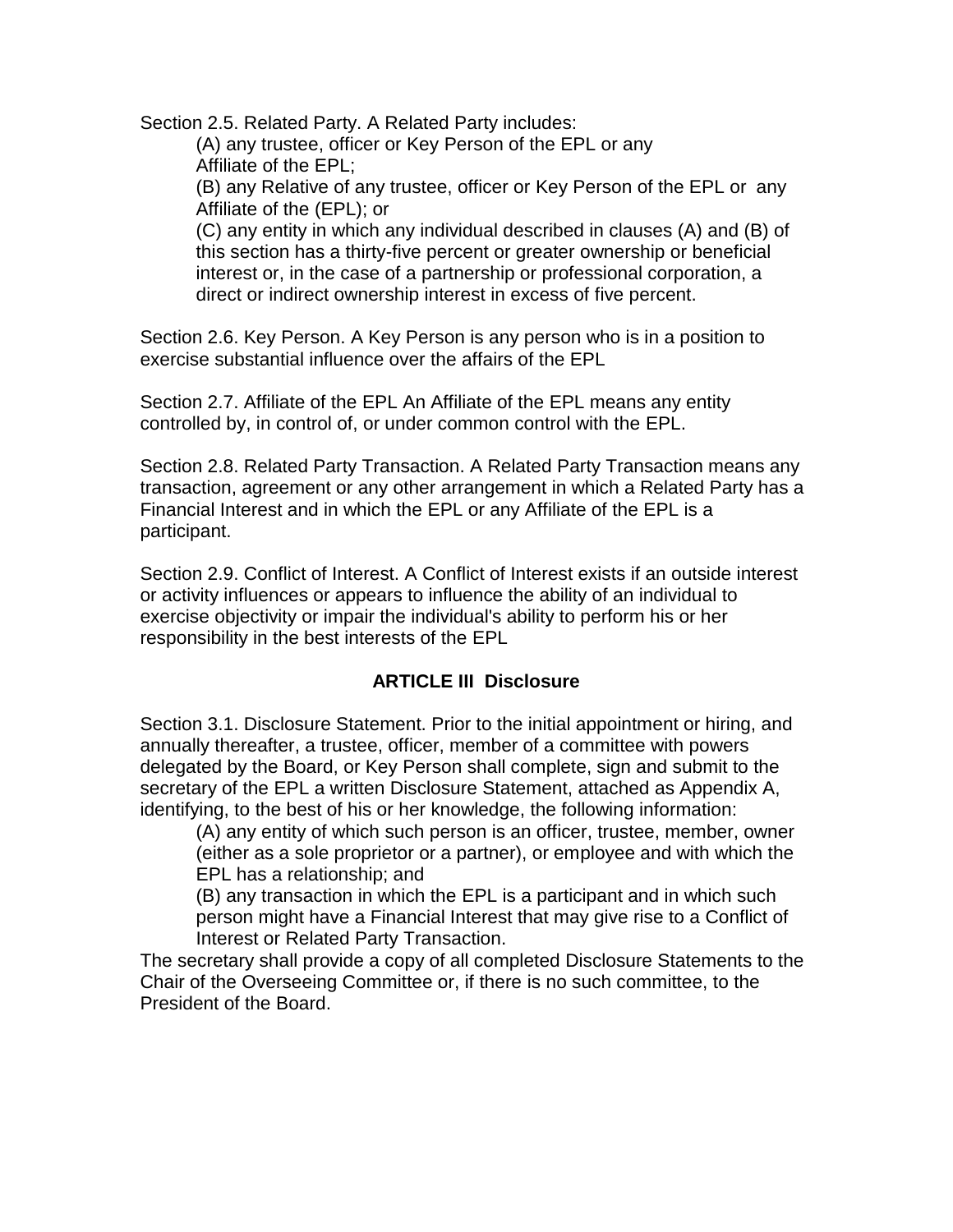Section 3.2 Continuing Duty. All trustees, officers, committee members, and Key Persons have a continuing duty to disclose by oral or written statement the existence of and material facts surrounding any Financial Interest at the time an actual or possible Conflict of Interest or Related Party Transaction arises.

Section 3.3 Violations. Any trustee, officer, committee member, or Key Person who fails to comply with the disclosure obligations under this Article III or otherwise violates this Conflict of Interest Policy, may be subject to appropriate disciplinary and corrective action, up to and including referral to the New York State Board of Regents for possible removal of a Trustee, pursuant to New York State Education Law section 226.

### **ARTICLE IV Procedures**

Section 4.1. General Prohibitions. An Interested Person shall not:

(A) be present at or participate in any Board or committee deliberation or vote related to the transaction or arrangement giving rise to a Conflict of Interest or Related Party Transaction; nor

(B) directly or indirectly attempt to influence improperly the deliberation or voting on the transaction or arrangement giving rise to the conflict. Notwithstanding the foregoing, the Board of Trustees or the committee may request that an Interested Person present information to the Board or committee prior to the commencement of deliberations or voting relating thereto.

Section 4.2. Initial Determination. After the disclosure required under Article III, the remaining Board or committee members shall decide and document in the meeting minutes whether the transaction or arrangement is a Related Party Transaction, including whether any such transaction involves a Substantial Financial Interest, or a Conflict of Interest.

Section 4.3. Consideration of Alternatives. If the transaction or arrangement is a Related Party Transaction in which the Related Party has a Substantial Financial Interest, then the Board or committee must consider alternatives to the proposed transaction or arrangement. If the transaction or arrangement is a Conflict of Interest, then the Board or committee may, but is not required, to consider alternatives.

Section 4.4. Board or Committee Decision. The Board of Trustees or the committee shall compare the alternatives, if any, with the proposed transaction or arrangement and determine whether the EPL can obtain with reasonable efforts a more advantageous transaction or arrangement from a person or entity that would not give rise to a Conflict of Interest or Related Party Transaction. If a more advantageous transaction or arrangement is not reasonably possible under circumstances not producing a Conflict of Interest or Related Party Transaction, the Board of Trustees or the committee shall determine: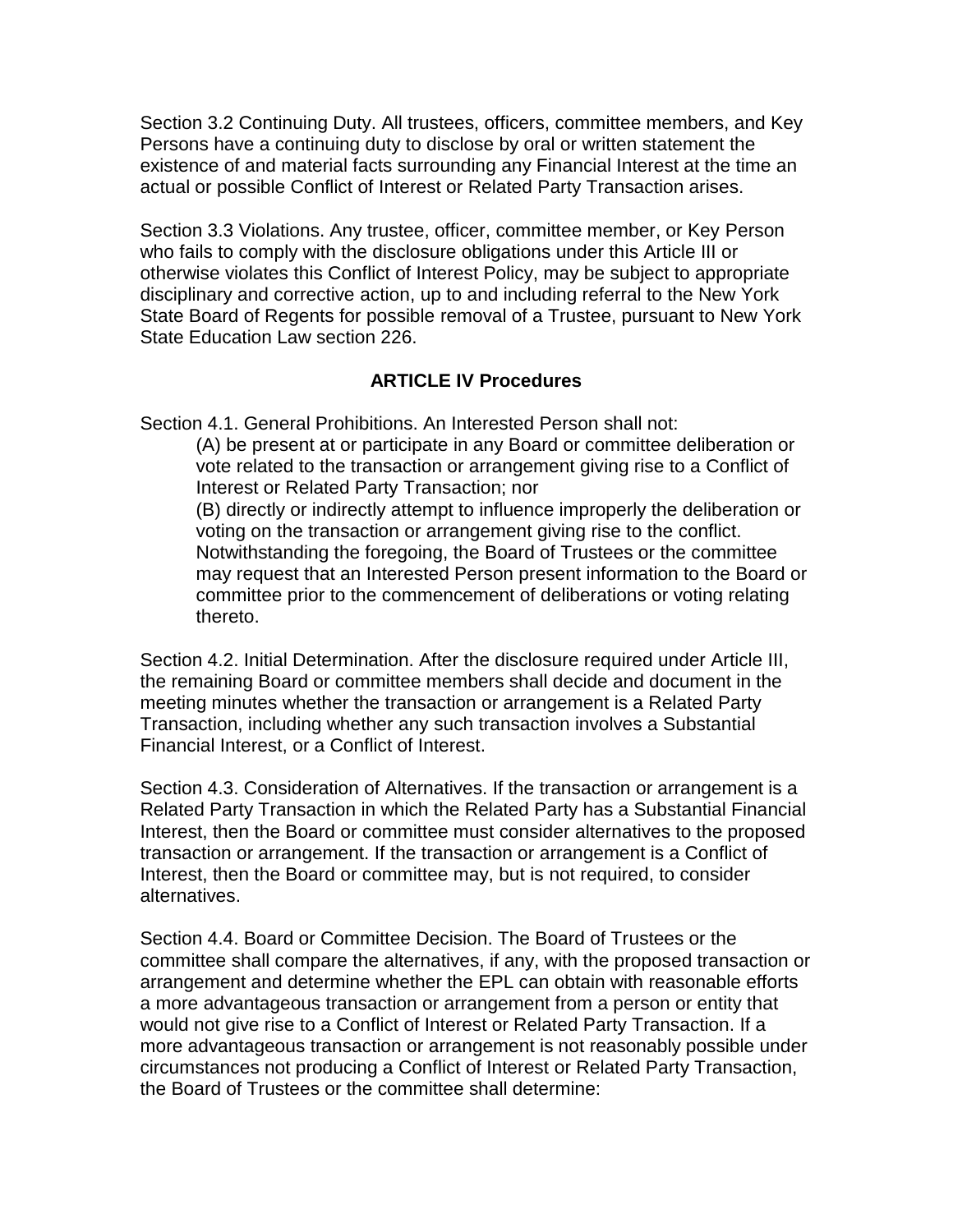(A) by a majority vote of the Board, whether the proposed transaction or arrangement is in the EPL best interest, for the EPL own benefit, and whether it is fair and reasonable; and if so, then

(B) whether to enter into the transaction or arrangement, in accordance

with the EPL's bylaws. Note that if the transaction or arrangement involves a Related Party Transaction in which the Related Party has a Substantial Financial Interest, then at least a majority of the Board or committee members present at the meeting is required to approve such transaction.

Section 4.5. Documentation Required. The Board of Trustees or committee shall document in the minutes of the meeting at which such determinations are made the following:

(A) The existence of a Conflict of Interest or Related Party Transaction;

(B) The resolution of the Board or committee with respect to such Conflict of Interest or Related Party Transaction, including the determination as to whether the transaction or arrangement is fair, reasonable and in the EPL best interest.

(C) The basis for approving the transaction or arrangement which gives rise to the Conflict of Interest or Related Party Transaction, including consideration of any alternatives.

#### **ARTICLE V Oversight**

A designated Committee of the Board comprised solely of Independent Trustees, as defined in the New York Not-For-Profit Corporation Law (the "Overseeing Committee") shall oversee the adoption of, implementation of, and compliance with this Conflict of Interest policy. If there is no such Overseeing Committee, then the Board, shall oversee the adoption of, implementation of, and compliance with this Conflict of Interest policy, and only those trustees who qualify as Independent Trustees shall be eligible to deliberate and vote on matters relating to the Policy.

Adopted July 8, 2014 Amended June 11, 2019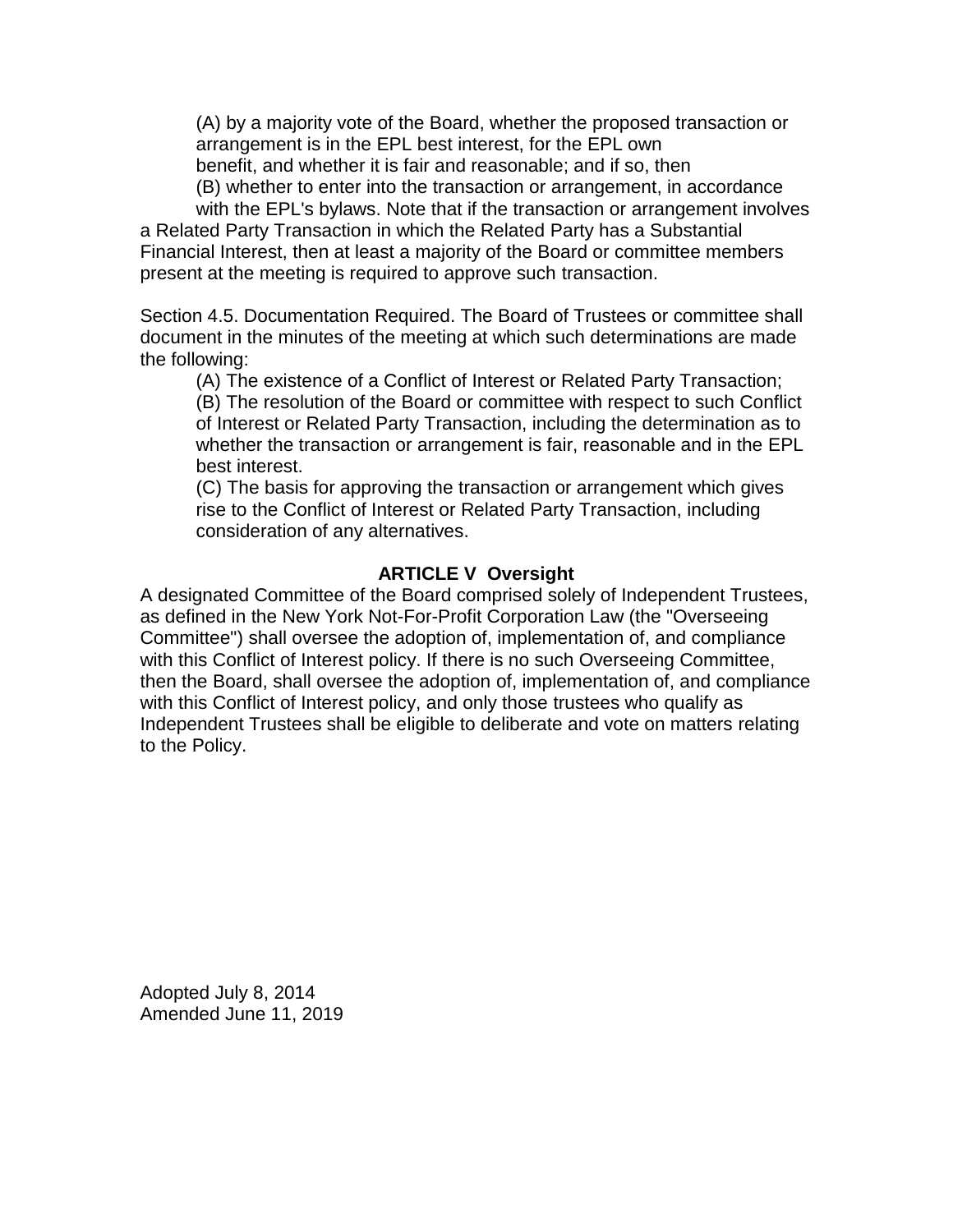#### Appendix A

### **DISCLOSURE STATEMENT OF THE ELMA PUBLIC LIBRARY**

The undersigned, being a trustee, officer, committee member or Key Person of the Elma Public Library (EPL), hereby acknowledges and confirms the following: (1) I have received, read and understand the EPL Conflict of Interest Policy in effect as of the date written below, and I agree to comply with the Conflict of Interest Policy.

(2) I understand that the EPL is charitable and in order to maintain its federal tax exemption it must engage primarily in activities which accomplish one or more of its tax exempt purposes.

(3) **Personal Interests & Relationships.** I am an officer, director, trustee, member, owner (either as a sole proprietor or a partner), or an employee of the following entities with which the EPL has a relationship: *[If none, please write "None." If such interests exist please specify the capacity in which you hold such an interest (for example, employee, director, or owner). If an owner, please specify your percentage ownership).]*

\_\_\_\_\_\_\_\_\_\_\_\_\_\_\_\_\_\_\_\_\_\_\_\_\_\_\_\_\_\_\_\_\_\_\_\_\_\_\_\_\_\_\_\_\_\_\_\_\_\_\_\_\_\_\_\_\_\_\_\_\_\_\_\_ \_\_\_\_\_\_\_\_\_\_\_\_\_\_\_\_\_\_\_\_\_\_\_\_\_\_\_\_\_\_\_\_\_\_\_\_\_\_\_\_\_\_\_\_\_\_\_\_\_\_\_\_\_\_\_\_\_\_\_\_\_\_\_ \_\_\_\_\_\_\_\_\_\_\_\_\_\_\_\_\_\_\_\_\_\_\_\_\_\_\_\_\_\_\_\_\_\_\_\_\_\_\_\_\_\_\_\_\_\_\_\_\_\_\_\_\_\_\_\_\_\_\_\_\_\_\_\_

\_\_\_\_\_\_\_\_\_\_\_\_\_\_\_\_\_\_\_\_\_\_\_\_\_\_\_\_\_\_\_\_\_\_\_\_\_\_\_\_\_\_\_\_\_\_\_\_\_\_\_\_\_\_\_\_\_\_\_\_\_\_\_\_

(4) **Interests & Relationships of Relatives**. A Relative (spouse or domestic partner, ancestors, brothers and sisters (whether whole or half blood), children (whether natural or adopted), grandchildren; great-grandchildren, and spouses of brothers, sisters, children, grandchildren and great-grandchildren) of mine is an officer, director, trustee, member, owner (either as a sole proprietor or a partner), or an employee of the following entities with which the EPL has a relationship: *[If none, please write "None." If such interests exist, please specify the Relative (for example, sibling or spouse) and the Relative's position (for example, employee, director, or owner). If an owner, please specify the percentage ownership).]*

\_\_\_\_\_\_\_\_\_\_\_\_\_\_\_\_\_\_\_\_\_\_\_\_\_\_\_\_\_\_\_\_\_\_\_\_\_\_\_\_\_\_\_\_\_\_\_\_\_\_\_\_\_\_\_\_\_\_\_\_\_\_\_\_ \_\_\_\_\_\_\_\_\_\_\_\_\_\_\_\_\_\_\_\_\_\_\_\_\_\_\_\_\_\_\_\_\_\_\_\_\_\_\_\_\_\_\_\_\_\_\_\_\_\_\_\_\_\_\_\_\_\_\_\_\_\_\_\_ \_\_\_\_\_\_\_\_\_\_\_\_\_\_\_\_\_\_\_\_\_\_\_\_\_\_\_\_\_\_\_\_\_\_\_\_\_\_\_\_\_\_\_\_\_\_\_\_\_\_\_\_\_\_\_\_\_\_\_\_\_\_\_ \_\_\_\_\_\_\_\_\_\_\_\_\_\_\_\_\_\_\_\_\_\_\_\_\_\_\_\_\_\_\_\_\_\_\_\_\_\_\_\_\_\_\_\_\_\_\_\_\_\_\_\_\_\_\_\_\_\_\_\_\_\_\_\_

\_\_\_\_\_\_\_\_\_\_\_\_\_\_\_\_\_\_\_\_\_\_\_\_\_\_\_\_\_\_\_\_\_\_\_\_\_\_\_\_\_\_\_\_\_\_\_\_\_\_\_\_\_\_\_\_\_\_\_\_\_\_\_\_

(5) **Transactions**. The Elma Public Library is a participant in the following transactions in which I or my Relative may have a Financial Interest that may give rise to a Conflict of Interest or Related Party Transaction, as defined in the Conflict of Interest Policy. *[If none, please write "None." If such transaction(s)*